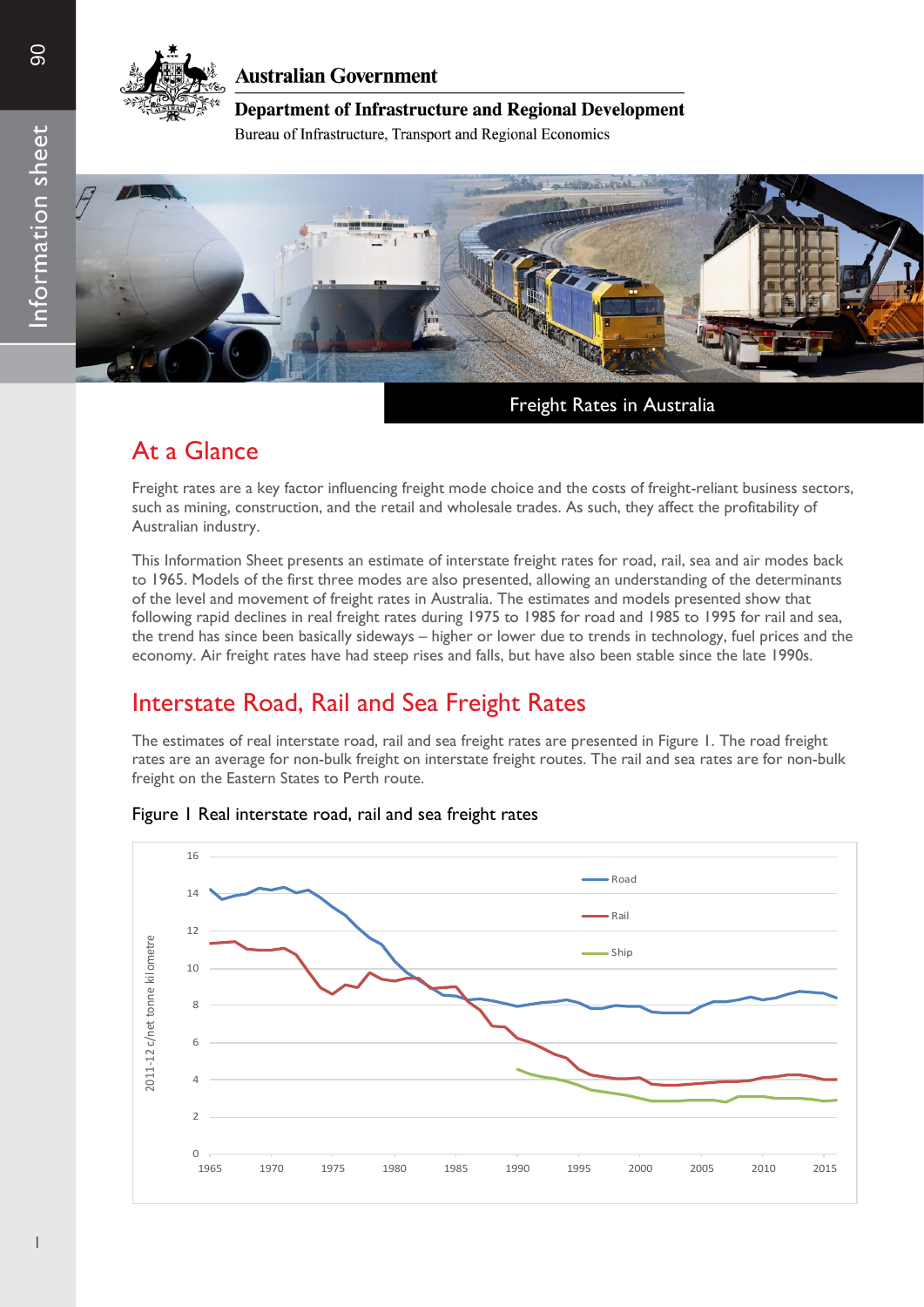As shown in Figure 1, the major trends are steep declines - from 1975 to 1985 for road, and from 1985 to 1995 for rail - and then a basically flat trend. Sea freight rates match rail at a lower level.

As shown in Table 1, nominal freight rates for road are about 9 cents/net tonne kilometre, rail 4 cents and sea 3 cents. The air rates in Table 1 are for an average of interstate routes (currently 184 cents per net tonne-kilometre). A mainland to Tasmania fare is also shown (18 cents).

|      | Nominal c/ntkm |         |         |               |         |                 | Real c/ntkm 2011-12 |        |           |       |               |         |
|------|----------------|---------|---------|---------------|---------|-----------------|---------------------|--------|-----------|-------|---------------|---------|
| FY   |                |         |         |               |         | CPI             | FY                  |        |           |       |               |         |
|      | Air IS         | Road IS | Rail IS | Ship Tasmania | Ship IS | $(2011-12=100)$ |                     | Air IS | Road      | Rail  | Ship Tasmania | Ship IS |
| 1965 | 14.36          | 1.17    | 0.93    | 0.88          |         | 8.2             | 1965                | 175.12 | 14.27     | 11.34 | 10.73         |         |
| 1966 | 14.71          | 1.17    | 0.97    | 0.91          |         | 8.5             | 1966                | 172.55 | 13.72     | 11.38 | 10.67         |         |
| 1967 | 15.00          | 1.22    | 1.00    | 0.97          |         | 8.8             | 1967                | 171.43 | 13.94     | 11.43 | 11.09         |         |
| 1968 | 15.00          | 1.27    | 1.00    | 1.02          |         | 9.1             | 1968                | 165.75 | 14.03     | 11.05 | 11.27         |         |
| 1969 | 15.00          | 1.33    | 1.02    | 1.05          |         | 9.3             | 1969                | 161.29 | 14.30     | 10.97 | 11.29         |         |
| 1970 | 15.00          | 1.36    | 1.05    | 1.13          |         | 9.6             | 1970                | 156.66 | 14.20     | 10.97 | 11.80         |         |
| 1971 | 16.51          | 1.44    | 1.11    | 1.25          |         | 10.0            | 1971                | 164.69 | 14.36     | 11.07 | 12.47         |         |
| 1972 | 17.23          | 1.51    | 1.15    | 1.33          |         | 10.7            | 1972                | 160.65 | 14.08     | 10.72 | 12.40         |         |
| 1973 | 17.23          | 1.62    | 1.12    | 1.47          |         | 11.4            | 1973                | 151.47 | 14.24     | 9.85  | 12.92         |         |
| 1974 | 19.38          | 1.77    | 1.15    | 1.59          |         | 12.8            | 1974                | 151.11 | 13.80     | 8.97  | 12.40         |         |
| 1975 | 21.53          | 2.00    | 1.29    | 1.76          |         | 15.0            | 1975                | 143.53 | 13.33     | 8.60  | 11.73         |         |
| 1976 | 26.56          | 2.18    | 1.54    | 2.44          |         | 16.9            | 1976                | 156.93 | 12.88     | 9.10  | 14.42         |         |
| 1977 | 26.56          | 2.35    | 1.73    | 3.81          |         | 19.3            | 1977                | 137.97 | 12.21     | 8.99  | 19.79         |         |
| 1978 |                |         |         |               |         |                 |                     | 132.50 |           |       |               |         |
|      | 27.99          | 2.46    | 2.07    | 4.57          |         | 21.1            | 1978                |        | 11.64     | 9.80  | 21.63         |         |
| 1979 | 32.30          | 2.58    | 2.15    | 4.97          |         | 22.8            | 1979                | 141.51 | 11.30     | 9.42  | 21.77         |         |
| 1980 | 39.48          | 2.61    | 2.34    | 6.16          |         | 25.2            | 1980                | 156.82 | 10.37     | 9.29  | 24.47         |         |
| 1981 | 47.37          | 2.69    | 2.61    | 7.25          |         | 27.5            | 1981                | 172.25 | 9.78      | 9.49  | 26.36         |         |
| 1982 | 59.22          | 2.85    | 2.88    | 8.55          |         | 30.4            | 1982                | 194.96 | 9.38      | 9.48  | 28.15         |         |
| 1983 | 63.17          | 3.04    | 3.02    | 9.56          |         | 33.9            | 1983                | 186.48 | 8.97      | 8.92  | 28.22         |         |
| 1984 | 71.06          | 3.10    | 3.25    | 9.76          |         | 36.2            | 1984                | 196.30 | 8.56      | 8.98  | 26.96         |         |
| 1985 | 78.96          | 3.22    | 3.41    | 9.76          |         | 37.8            | 1985                | 209.17 | 8.53      | 9.03  | 25.85         |         |
| 1986 | 86.85          | 3.41    | 3.35    | 9.72          |         | 40.9            | 1986                | 212.22 | 8.32      | 8.19  | 23.75         |         |
| 1987 | 90.80          | 3.73    | 3.46    | 9.64          |         | 44.7            | 1987                | 203.02 | 8.34      | 7.74  | 21.55         |         |
| 1988 | 95.93          | 3.96    | 3.30    | 10.08         |         | 48.0            | 1988                | 199.75 | 8.24      | 6.87  | 20.99         |         |
| 1989 | 95.93          | 4.18    | 3.53    | 10.24         |         | 51.5            | 1989                | 186.18 | 8.12      | 6.85  | 19.87         |         |
| 1990 | 104.62         | 4.44    | 3.48    | 10.05         | 2.54    | 55.7            | 1990                | 187.91 | 7.97      | 6.25  | 18.05         | 4.56    |
| 1991 | 118.44         | 4.71    | 3.53    | 10.94         | 2.54    | 58.6            | 1991                | 202.12 | 8.03      | 6.02  | 18.67         | 4.33    |
| 1992 | 114.49         | 4.88    | 3.42    | 10.80         | 2.47    | 59.7            | 1992                | 191.78 | 8.17      | 5.73  | 18.09         | 4.14    |
| 1993 | 114.49         | 4.96    | 3.24    | 10.71         | 2.45    | 60.3            | 1993                | 189.79 | 8.23      | 5.37  | 17.75         | 4.06    |
| 1994 | 114.49         | 5.09    | 3.18    | 10.98         | 2.39    | 61.4            | 1994                | 186.39 | 8.29      | 5.18  | 17.88         | 3.89    |
|      |                |         |         |               |         |                 |                     |        |           |       |               |         |
| 1995 | 114.49         | 5.16    | 2.89    | 11.11         | 2.35    | 63.4            | 1995                | 180.58 | 8.13      | 4.56  | 17.52         | 3.71    |
| 1996 | 102.25         | 5.18    | 2.81    | 11.11         | 2.30    | 66.1            | 1996                | 154.69 | 7.84      | 4.25  | 16.81         | 3.48    |
| 1997 | 102.25         | 5.27    | 2.78    | 12.34         | 2.24    | 67.0            | 1997                | 152.67 | 7.87      | 4.15  | 18.42         | 3.34    |
| 1998 | 102.25         | 5.34    | 2.73    | 13.24         | 2.18    | 67.0            | 1998                | 152.73 | 7.98      | 4.08  | 19.78         | 3.26    |
| 1999 | 102.25         | 5.41    | 2.76    | 11.90         | 2.13    | 67.8            | 1999                | 150.81 | 7.97      | 4.07  | 17.55         | 3.14    |
| 2000 | 102.25         | 5.51    | 2.84    | 11.81         | 2.08    | 69.4            | 2000                | 147.28 | 7.94      | 4.09  | 17.01         | 3.00    |
| 2001 | 111.73         | 5.64    | 2.75    | 12.54         | 2.08    | 73.6            | 2001                | 151.81 | 7.66      | 3.74  | 17.04         | 2.83    |
| 2002 | 117.15         | 5.76    | 2.81    | 11.62         | 2.15    | 75.7            | 2002                | 154.76 | 7.61      | 3.71  | 15.35         | 2.84    |
| 2003 | 121.63         | 5.93    | 2.90    | 12.63         | 2.21    | 78.0            | 2003                | 155.99 | 7.60      | 3.72  | 16.20         | 2.83    |
| 2004 | 126.19         | 6.07    | 2.99    | 14.05         | 2.30    | 79.9            | 2004                | 158.03 | 7.61      | 3.74  | 17.60         | 2.88    |
| 2005 | 131.48         | 6.48    | 3.10    | 13.53         | 2.37    | 81.8            | 2005                | 160.78 | 7.93      | 3.79  | 16.55         | 2.90    |
| 2006 | 135.39         | 6.92    | 3.24    | 13.11         | 2.45    | 84.4            | 2006                | 160.41 | 8.20      | 3.84  | 15.53         | 2.90    |
| 2007 | 136.35         | 7.11    | 3.41    | 14.81         | 2.45    | 86.9            | 2007                | 156.90 | 8.18      | 3.92  | 17.04         | 2.82    |
| 2008 | 135.88         | 7.45    | 3.52    | 14.77         | 2.80    | 89.8            | 2008                | 151.27 | 8.29      | 3.92  | 16.44         | 3.12    |
| 2009 | 134.22         | 7.85    | 3.68    | 14.84         | 2.87    | 92.6            | 2009                | 144.91 | 8.48      | 3.97  | 16.03         | 3.10    |
| 2010 | 137.77         | 7.87    | 3.89    | 13.94         | 2.94    | 94.8            | 2010                | 145.36 | 8.30      | 4.10  | 14.71         | 3.10    |
| 2011 | 146.62         | 8.22    | 4.08    | 15.48         | 2.94    | 97.7            | 2011                | 150.03 | 8.41      | 4.17  | 15.84         | 3.01    |
| 2012 | 155.47         | 8.59    | 4.28    | 15.78         | 3.02    | 100             | 2012                | 155.51 | 8.59      | 4.28  | 15.79         | 3.02    |
|      |                |         |         |               |         |                 |                     |        |           |       |               |         |
| 2013 | 159.01         | 8.97    | 4.36    | 17.12         | 3.06    | 102.3           | 2013                | 155.51 | 8.77      | 4.26  | 16.74         | 2.99    |
| 2014 | 173.60         | 9.15    | 4.39    | 18.02         | 3.10    | 105.0           | 2014                | 165.30 | 8.72      | 4.18  | 17.16         | 2.95    |
| 2015 | 184.42         | 9.24    | 4.30    | 17.31         | 3.06    | 106.8           | 2015                | 172.64 | 8.65      | 4.02  | 16.21         | 2.86    |
| 2016 | 183.77         | 9.08    | 4.32    | 17.69         | 3.14    | 108.3           | 2016                | 169.69 | 8.38      | 3.99  | 16.34         | 2.90    |
| 2017 |                |         |         |               |         |                 | 2017                |        | 8.17-8.23 | 3.95  |               | 2.83    |
| 2018 |                |         |         |               |         |                 | 2018                |        | 8.23-8.63 | 3.95  |               | 2.83    |
| 2019 |                |         |         |               |         |                 | 2019                |        | 8.28-8.93 | 3.95  |               | 2.83    |
| 2020 |                |         |         |               |         |                 | 2020                |        | 8.30-9.34 | 3.95  |               | 2.83    |
| 2021 |                |         |         |               |         |                 | 2021                |        | 8.32-9.76 | 3.95  |               | 2.83    |
| 2022 |                |         |         |               |         |                 | 2022                |        | 8.32-9.76 | 3.95  |               | 2.83    |
| 2023 |                |         |         |               |         |                 | 2023                |        | 8.31-9.75 | 3.95  |               | 2.83    |
| 2024 |                |         |         |               |         |                 | 2024                |        | 8.33-9.74 | 3.95  |               | 2.83    |
| 2025 |                |         |         |               |         |                 | 2025                |        | 8.34-9.73 | 3.95  |               | 2.83    |
| 2026 |                |         |         |               |         |                 | 2026                |        | 8.36-9.72 | 3.95  |               | 2.83    |
| 2027 |                |         |         |               |         |                 | 2027                |        | 8.37-9.71 | 3.95  |               | 2.83    |
|      |                |         |         |               |         |                 |                     |        |           |       |               |         |
| 2028 |                |         |         |               |         |                 | 2028                |        | 8.38-9.70 | 3.95  |               | 2.83    |
| 2029 |                |         |         |               |         |                 | 2029                |        | 8.39-9.69 | 3.95  |               | 2.83    |
| 2030 |                |         |         |               |         |                 | 2030                |        | 8.40-9.68 | 3.95  |               | 2.83    |

### Table 1 Australian interstate freight rates

Source: BITRE estimates

In the next section, the movements in the real freight rates for road, rail and sea shown in Figure 1 are modelled, in order to shed some light on their determinants. The forecasts shown come from this modelling.

## Interstate Road Freight Rates

The sharp decline in real road freight rates between 1975 and 1985 was basically a function of small articulated trucks (less than 6 axles) being replaced with larger articulated trucks (6 and more axles).

As shown in Table 2, the proportion of the freight task at the national level performed by articulated trucks of less than 6 axles fell dramatically during that decade, from 47 per cent in 1975 to 15 per cent in 1985. At the same time, the share for 6 axle articulated rose from 13 per cent to 47 per cent – a mirror image change.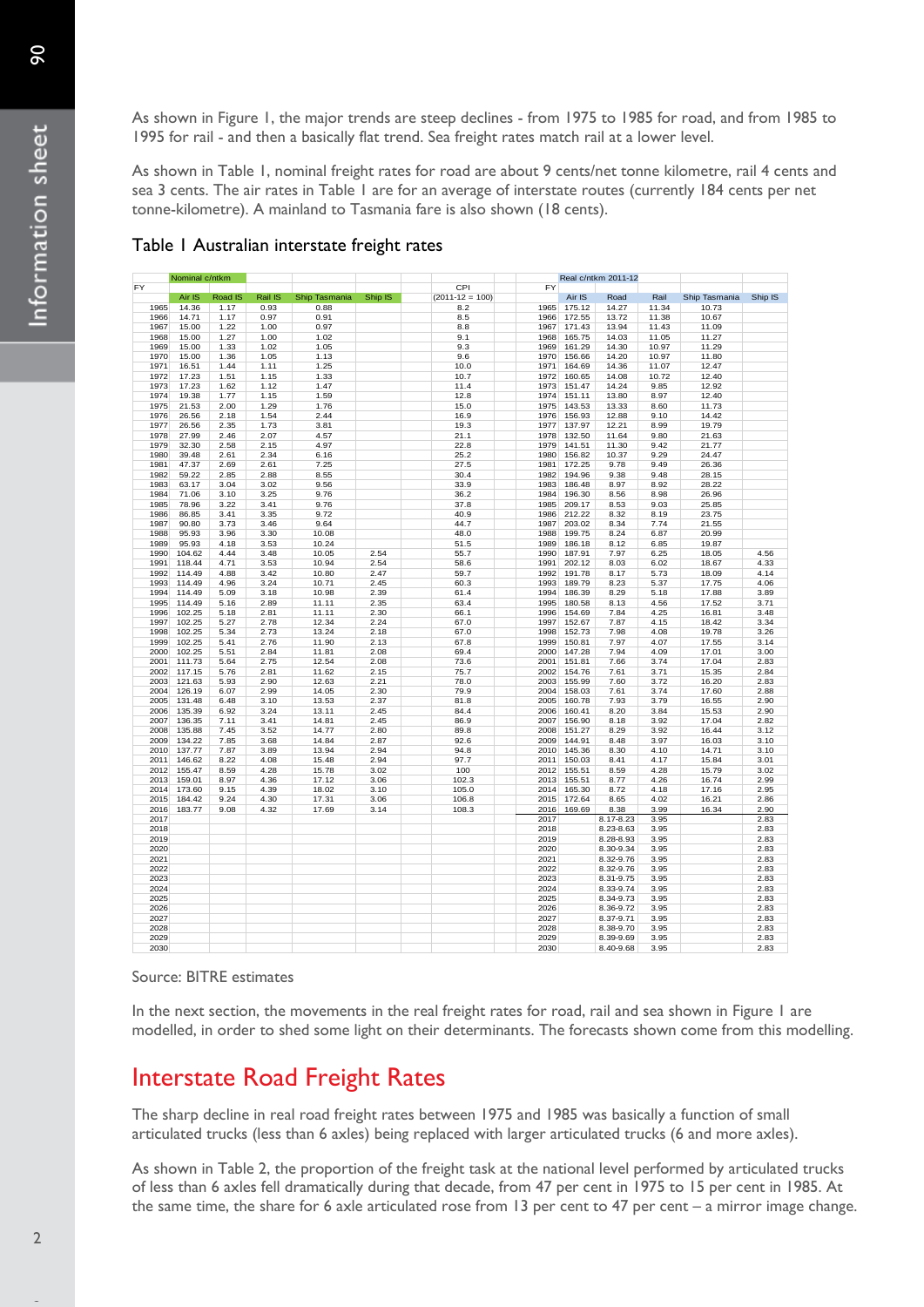### Table 2 Share of Australian freight task by vehicle type

| Cost (c/ntk)                                          | 172.6      | 25.2         | Freight Shares (per cent of total net tonne kilometres)<br>11.6 | 9.8                  | 6.8            | 6.8                                                                                                      |                |              |                                                                                                                                                                                                                                                                                                                                                                                                                                                           |
|-------------------------------------------------------|------------|--------------|-----------------------------------------------------------------|----------------------|----------------|----------------------------------------------------------------------------------------------------------|----------------|--------------|-----------------------------------------------------------------------------------------------------------------------------------------------------------------------------------------------------------------------------------------------------------------------------------------------------------------------------------------------------------------------------------------------------------------------------------------------------------|
| FY                                                    | LCV        | Rigid        | Artic<6axle                                                     | Artic 6axle B-double |                | Road train                                                                                               | Australia      | Artic total  | Structural cost                                                                                                                                                                                                                                                                                                                                                                                                                                           |
| 1965                                                  |            |              |                                                                 |                      |                |                                                                                                          |                |              |                                                                                                                                                                                                                                                                                                                                                                                                                                                           |
| 1966                                                  |            |              |                                                                 |                      |                |                                                                                                          |                |              |                                                                                                                                                                                                                                                                                                                                                                                                                                                           |
| 1967                                                  |            |              |                                                                 |                      |                |                                                                                                          |                |              |                                                                                                                                                                                                                                                                                                                                                                                                                                                           |
| 1968                                                  |            |              |                                                                 |                      |                |                                                                                                          |                |              |                                                                                                                                                                                                                                                                                                                                                                                                                                                           |
| 1969<br>1970                                          | 4.0        | 40.0         | 53.0                                                            | 0.0                  | 0.0            | 3.0                                                                                                      | 100.0          | 56.0         | 11.4                                                                                                                                                                                                                                                                                                                                                                                                                                                      |
| 1971                                                  | 4.0        | 40.0         | 53.0                                                            | 0.0                  | 0.0            | 3.0                                                                                                      | 100.0          | 56.0         | 11.4                                                                                                                                                                                                                                                                                                                                                                                                                                                      |
| 1972                                                  | 4.2        | 38.4         | 51.4                                                            | 3.2                  | 0.0            | 2.8                                                                                                      | 100.0          | 57.4         | 11.3                                                                                                                                                                                                                                                                                                                                                                                                                                                      |
| 1973                                                  | 4.4        | 36.8         | 49.8                                                            | 6.4                  | 0.0            | 2.6                                                                                                      | 100.0          | 58.8         | 11.2                                                                                                                                                                                                                                                                                                                                                                                                                                                      |
| 1974                                                  | 4.6        | 35.2         | 48.2                                                            | 9.6                  | 0.0            | 2.4                                                                                                      | 100.0          | 60.2         | 11.1                                                                                                                                                                                                                                                                                                                                                                                                                                                      |
| 1975                                                  | 4.8        | 33.6         | 46.6                                                            | 12.8                 | 0.0            | 2.2                                                                                                      | 100.0          | 61.6         | 11.1                                                                                                                                                                                                                                                                                                                                                                                                                                                      |
| 1976                                                  | 5.0        | 32.0         | 45.0<br>42.3                                                    | 16.0<br>20.0         | 0.0<br>0.0     | 2.0                                                                                                      | 100.0          | 63.0<br>64.3 | 11.0                                                                                                                                                                                                                                                                                                                                                                                                                                                      |
| 1977<br>1978                                          | 4.7<br>4.3 | 31.0<br>30.0 | 39.7                                                            | 24.0                 | 0.0            | 2.0<br>2.0                                                                                               | 100.0<br>100.0 | 65.7         | 10.9<br>10.8                                                                                                                                                                                                                                                                                                                                                                                                                                              |
| 1979                                                  | 4.0        | 29.0         | 37.0                                                            | 28.0                 | 0.0            | 2.0                                                                                                      | 100.0          | 67.0         | 10.7                                                                                                                                                                                                                                                                                                                                                                                                                                                      |
| 1980                                                  | 4.0        | 28.7         | 34.0                                                            | 30.7                 | 0.0            | 2.7                                                                                                      | 100.0          | 67.3         | 10.6                                                                                                                                                                                                                                                                                                                                                                                                                                                      |
| 1981                                                  | 4.0        | 28.3         | 31.0                                                            | 33.3                 | 0.0            | 3.3                                                                                                      | 100.0          | 67.7         | 10.5                                                                                                                                                                                                                                                                                                                                                                                                                                                      |
| 1982                                                  | 4.0        | 28.0         | 28.0                                                            | 36.0                 | $0.0\,$        | 4.0                                                                                                      | 100.0          | 68.0         | 10.4                                                                                                                                                                                                                                                                                                                                                                                                                                                      |
| 1983                                                  | 4.0        | 27.0         | 23.7                                                            | 39.7                 | 0.0            | 5.7                                                                                                      | 100.0          | 69.0         | 10.2                                                                                                                                                                                                                                                                                                                                                                                                                                                      |
| 1984                                                  | 4.0        | 26.0         | 19.3                                                            | 43.3                 | 0.0            | 7.3<br>9.0                                                                                               | 100.0          | 70.0         | 10.0                                                                                                                                                                                                                                                                                                                                                                                                                                                      |
| 1985<br>1986                                          | 4.0<br>4.3 | 25.0<br>25.0 | 15.0<br>14.0                                                    | 47.0<br>47.7         | 0.0<br>$0.0\,$ | 9.0                                                                                                      | 100.0<br>100.0 | 71.0<br>70.7 | 9.8<br>9.8                                                                                                                                                                                                                                                                                                                                                                                                                                                |
| 1987                                                  | 4.7        | 25.0         | 13.0                                                            | 48.3                 | 0.0            | 9.0                                                                                                      | 100.0          | 70.3         | 9.7                                                                                                                                                                                                                                                                                                                                                                                                                                                       |
| 1988                                                  | 5.0        | 25.0         | 12.0                                                            | 49.0                 | 0.0            | 9.0                                                                                                      | 100.0          | 70.0         | 9.7                                                                                                                                                                                                                                                                                                                                                                                                                                                       |
| 1989                                                  | 5.1        | 24.4         | 11.2                                                            | 49.6                 | 0.0            | 9.7                                                                                                      | 100.0          | 70.4         | 9.7                                                                                                                                                                                                                                                                                                                                                                                                                                                       |
| 1990                                                  | 5.3        | 23.9         | 10.3                                                            | 50.2                 | 0.0            | 10.3                                                                                                     | 100.0          | 70.9         | 9.6                                                                                                                                                                                                                                                                                                                                                                                                                                                       |
| 1991                                                  | 5.4        | 23.3         | 9.5                                                             | 50.8                 | $0.0\,$        | 11.0                                                                                                     | 100.0          | 71.3         | 9.6                                                                                                                                                                                                                                                                                                                                                                                                                                                       |
| 1992                                                  | 5.0        | 22.5         | 8.9                                                             | 50.0                 | 1.9            | 11.6                                                                                                     | 100.0          | 72.4         | 9.4                                                                                                                                                                                                                                                                                                                                                                                                                                                       |
| 1993<br>1994                                          | 4.7<br>4.3 | 21.7<br>21.0 | 8.3<br>7.7                                                      | 49.2<br>48.3         | 3.9<br>5.8     | 12.2<br>12.8                                                                                             | 100.0<br>100.0 | 73.6<br>74.7 | 9.3<br>9.2                                                                                                                                                                                                                                                                                                                                                                                                                                                |
| 1995                                                  | 4.0        | 20.2         | 7.1                                                             | 47.5                 | 7.7            | 13.4                                                                                                     | 100.0          | 75.8         | 9.1                                                                                                                                                                                                                                                                                                                                                                                                                                                       |
| 1996                                                  | 4.0        | 20.0         | 6.1                                                             | 46.7                 | 9.6            | 13.7                                                                                                     | 100.0          | 76.0         | 9.0                                                                                                                                                                                                                                                                                                                                                                                                                                                       |
| 1997                                                  | 4.0        | 19.8         | 5.0                                                             | 45.9                 | 11.4           | 13.9                                                                                                     | 100.0          | 76.2         | 8.9                                                                                                                                                                                                                                                                                                                                                                                                                                                       |
| 1998                                                  | 3.9        | 19.6         | 3.9                                                             | 45.0                 | 13.3           | 14.2                                                                                                     | 100.0          | 76.4         | 8.8                                                                                                                                                                                                                                                                                                                                                                                                                                                       |
| 1999                                                  | 3.9        | 18.3         | 3.6                                                             | 41.3                 | 15.3           | 17.5                                                                                                     | 100.0          | 77.8         | 8.6                                                                                                                                                                                                                                                                                                                                                                                                                                                       |
| 2000                                                  | 4.2        | 18.7         | 4.5                                                             | 40.1                 | 18.2           | 14.2                                                                                                     | 100.0          | 77.0         | 8.6                                                                                                                                                                                                                                                                                                                                                                                                                                                       |
| 2001                                                  | 4.3        | 18.8         | 3.9                                                             | 39.4                 | 19.9           | 13.7                                                                                                     | 100.0<br>100.0 | 76.9         | 8.6                                                                                                                                                                                                                                                                                                                                                                                                                                                       |
| 2002<br>2003                                          | 4.0<br>4.4 | 20.1<br>19.9 | 3.4<br>3.2                                                      | 35.1<br>36.0         | 20.8<br>23.1   | 16.6<br>13.5                                                                                             | 100.0          | 75.9<br>75.7 | 8.4<br>8.4                                                                                                                                                                                                                                                                                                                                                                                                                                                |
| 2004                                                  | 4.2        | 18.9         | 2.8                                                             | 32.4                 | 24.3           | 17.5                                                                                                     | 100.0          | 76.9         | 8.2                                                                                                                                                                                                                                                                                                                                                                                                                                                       |
| 2005                                                  | 4.4        | 18.3         | 3.0                                                             | 32.3                 | 28.5           | 13.4                                                                                                     | 100.0          | 77.2         | 8.2                                                                                                                                                                                                                                                                                                                                                                                                                                                       |
| 2006                                                  | 4.7        | 18.5         | 2.3                                                             | 26.4                 | 31.3           | 16.8                                                                                                     | 100.0          | 76.8         | 8.0                                                                                                                                                                                                                                                                                                                                                                                                                                                       |
| 2007                                                  | 3.6        | 18.4         | 2.5                                                             | 29.3                 | 32.1           | 14.1                                                                                                     | 100.0          | 78.0         | 8.1                                                                                                                                                                                                                                                                                                                                                                                                                                                       |
| 2008                                                  | 3.7        | 18.4         | 2.4                                                             | 27.1                 | 33.0           | 15.3                                                                                                     | 100.0          | 77.9         | 8.0                                                                                                                                                                                                                                                                                                                                                                                                                                                       |
| 2009                                                  | 3.8        | 18.5         | 2.4                                                             | 24.9                 | 33.9           | 16.5                                                                                                     | 100.0<br>100.0 | 77.7         | 7.9                                                                                                                                                                                                                                                                                                                                                                                                                                                       |
| 2010<br>2011                                          | 3.9<br>3.9 | 18.5<br>18.4 | 2.4<br>2.5                                                      | 22.7<br>23.6         | 34.8<br>32.8   | 17.6<br>18.7                                                                                             | 100.0          | 77.6<br>77.7 | 7.8<br>7.9                                                                                                                                                                                                                                                                                                                                                                                                                                                |
| 2012                                                  | 4.0        | 18.2         | 2.6                                                             | 24.5                 | 30.8           | 19.8                                                                                                     | 100.0          | 77.8         | 7.9                                                                                                                                                                                                                                                                                                                                                                                                                                                       |
| 2013                                                  | 3.9        | 17.7         | 2.1                                                             | 25.4                 | 31.0           | 19.9                                                                                                     | 100.0          | 78.4         | 7.9                                                                                                                                                                                                                                                                                                                                                                                                                                                       |
| 2014                                                  | 3.8        | 17.2         | 1.5                                                             | 26.3                 | 31.1           | 20.0                                                                                                     | 100.0          | 79.0         | 7.9                                                                                                                                                                                                                                                                                                                                                                                                                                                       |
| 2015                                                  |            |              |                                                                 |                      |                |                                                                                                          |                |              | 7.9                                                                                                                                                                                                                                                                                                                                                                                                                                                       |
| 2016                                                  |            |              |                                                                 |                      |                |                                                                                                          |                |              | 7.9                                                                                                                                                                                                                                                                                                                                                                                                                                                       |
| train. Structural cost is explained below.<br>period. |            |              |                                                                 |                      |                |                                                                                                          |                |              | Source: ABS Survey of Motor Vehicle Use, BITRE estimates. Footnotes: Artic Total is the sum of Artic<6axle, Artic 6axle, B-double and Ro<br>The percentage of the freight task performed by less than 6-axle articulated trucks from 1970 to 1985 is t<br>used as a proxy for the change in technology leading to the sharp fall in real road freight rates during this                                                                                   |
|                                                       |            |              |                                                                 |                      |                | cost vehicles to larger, lower cost vehicles has generated a continuing productivity gain (lower costs). |                |              | But more generally, over the three and a half decades since 1970, the progressive shift from smaller, highe<br>A variable measuring this downward trend in structural cost is shown in the last column of Table 2. It is tl<br>result of multiplying the vehicle type share by the vehicle cost in cents per net tonne kilometre (shown in<br>row 2 of Table 2), aggregating these calculations (except for light commercial vehicles and rigids) and the |
|                                                       |            |              |                                                                 |                      |                | dividing by the aggregate percentage for all truck types (excluding LCVs and rigids).                    |                |              |                                                                                                                                                                                                                                                                                                                                                                                                                                                           |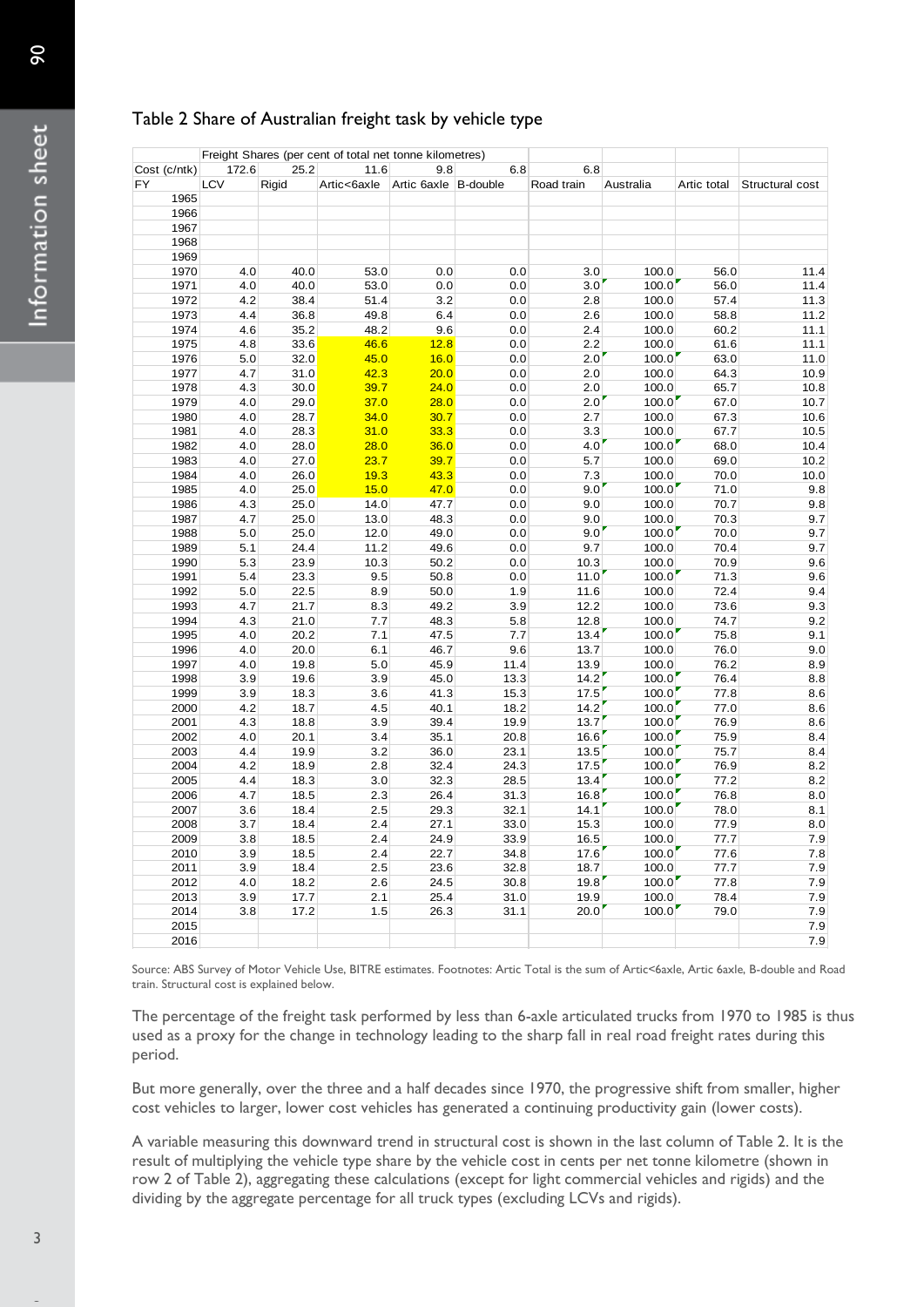The result of this calculation is shown in Figure 2, which shows a fairly steady downward structural cost effect, as the smaller, higher cost vehicles are replaced by larger, lower cost types.





Other key inputs to road freight rates are the real price of diesel fuel, shown in Figure 3 with its two-year average and, since 2000-01, the diesel fuel cost rebate, shown in Figure 4.



### Figure 3 Real diesel price

90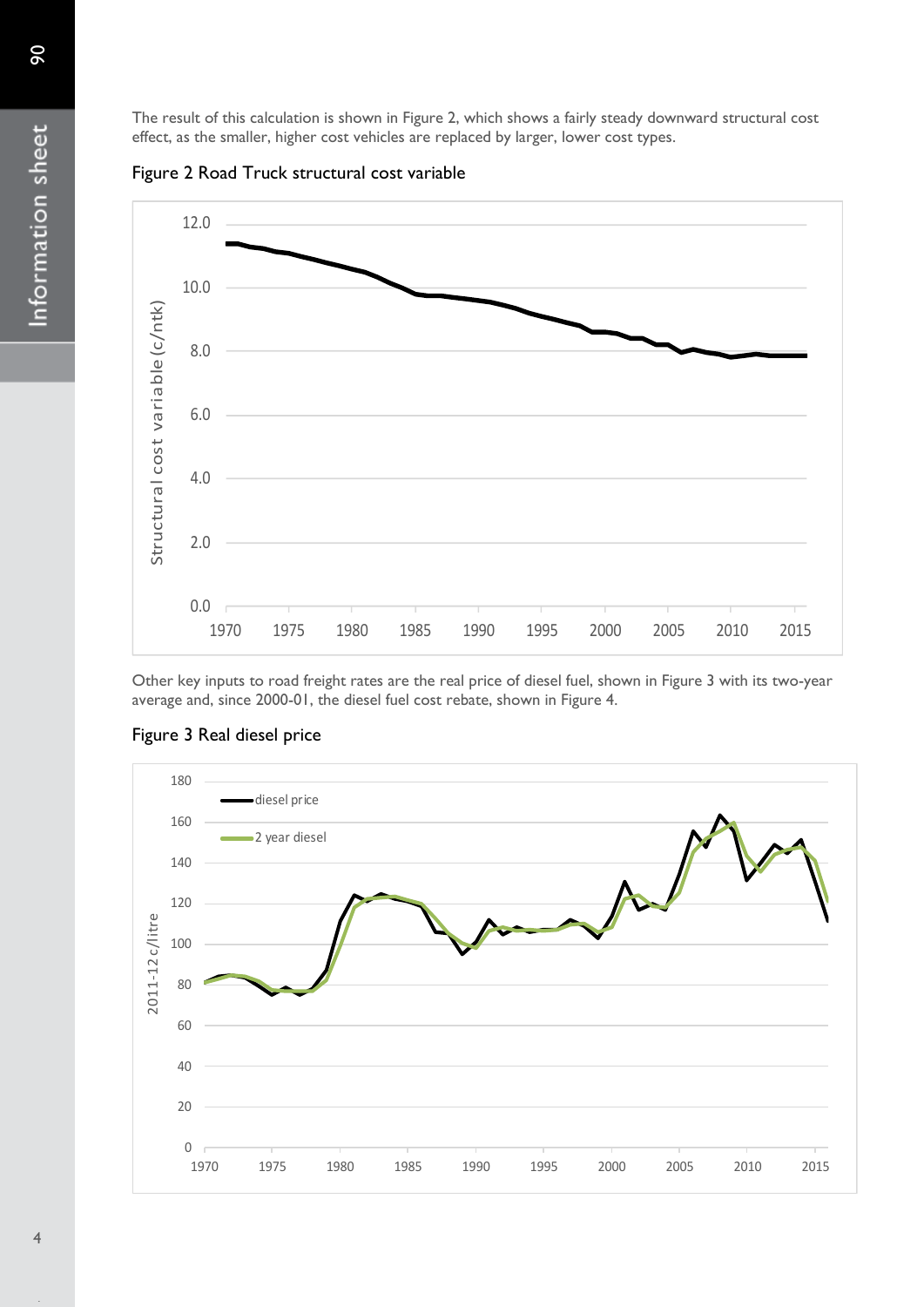



Using these four variables and four dummy variables, a regression was fit which explains more than 99 per cent of the variation in the real road freight rate. The details of the equation are shown in Table 3. The dummy variables are included to account for unexplained, usually temporary influences on the freight rates.

### Table 3 Real road freight rate equation

| <b>Regression Statistics</b> |             |  |  |  |  |  |
|------------------------------|-------------|--|--|--|--|--|
| Multiple R                   | 0.999461826 |  |  |  |  |  |
| R Square                     | 0.998923942 |  |  |  |  |  |
| Adjusted R Square            | 0.998723745 |  |  |  |  |  |
| <b>Standard Error</b>        | 0.088010194 |  |  |  |  |  |
| Observations                 | 52          |  |  |  |  |  |

### ANOVA

| Observations | 52 |             |             |             |                |
|--------------|----|-------------|-------------|-------------|----------------|
| ANOVA        |    |             |             |             |                |
|              | df | SS          | MS          |             | Significance F |
| Regression   | 8  | 309.1940185 | 38.64925231 | 4989.708069 | 3.2915E-61     |
| Residual     | 43 | 0.333069155 | 0.007745794 |             |                |
| Total        | 51 | 309.5270876 |             |             |                |

|                     | Coefficients   | <b>Standard Error</b> | t Stat         | P-value     | Lower 95%      | Upper 95%      |
|---------------------|----------------|-----------------------|----------------|-------------|----------------|----------------|
| Intercept           | 1.580977271    | 0.480850286           | 3.287878403    | 0.002017129 | 0.61125025     | 2.550704292    |
| Structural cost     | 0.213733933    | 0.049259001           | 4.338982325    | 8.51734E-05 | 0.114393691    | 0.313074175    |
| 2 year diesel price | 0.019266999    | 0.001355086           | 14.21828222    | 7.39521E-18 | 0.016534207    | 0.021999791    |
| decline <6axle      | 0.164284235    | 0.002894902           | 56.74949604    | 4.57922E-42 | 0.158446109    | 0.170122362    |
| dum7375             | 0.413763683    | 0.067160825           | 6.160789211    | 2.13363E-07 | 0.278320972    | 0.549206394    |
| dum7784             | -1.399982455   | 0.066452889           | -21.06729248   | 2.77188E-24 | $-1.533997479$ | -1.265967432   |
| diesel fuel rebate  | $-0.013137928$ | 0.002033164           | $-6.461814156$ | 7.7799E-08  | $-0.017238194$ | $-0.009037662$ |
| dum10on             | 0.553150979    | 0.056123789           | 9.855909424    | 1.33858E-12 | 0.439966572    | 0.666335386    |
| dum6668             | $-0.620541355$ | 0.082779106           | -7.496352419   | 2.47732E-09 | $-0.787481333$ | $-0.453601377$ |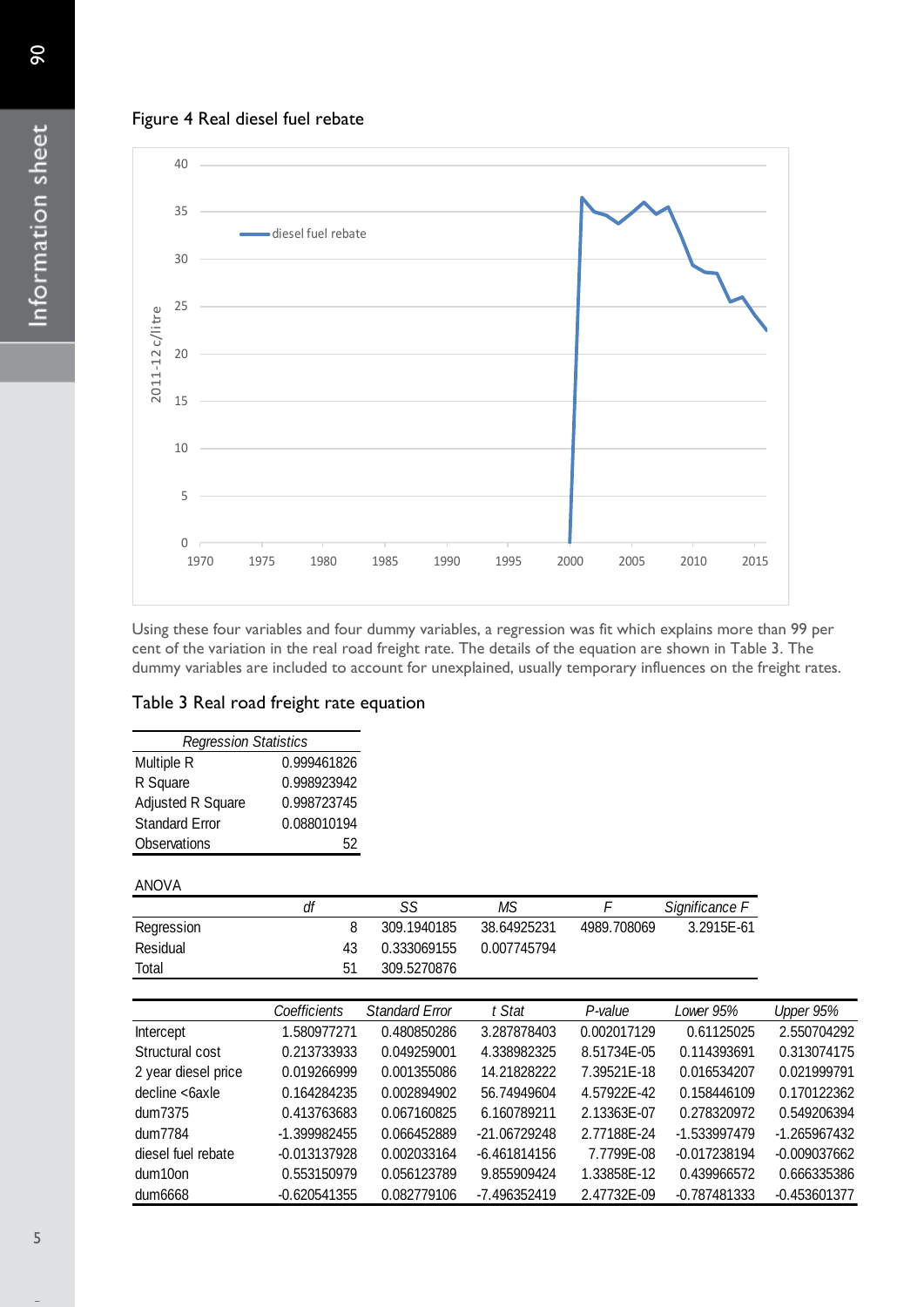The fit of the equation to the real road freight rate is shown in Figure 5, together with forecasts based on slow declines in the structural change variable and the fuel rebate, and two oil price scenarios (low equals \$US2015 60 to 70 per barrel and high equals \$150 per barrel from 2020).

### Figure 4 Real road freight rates and prediction



## Interstate Rail Freight Rates

As was shown in Figure 1, the substantial decline in real interstate rail fares from 1985 to 1995, lagged about a decade behind that for road fares. Rail implemented efficiency improvements over this period. These included containerisation, track improvements, and more efficient engines and rolling stock, changes that essentially revolutionised the handling of non-bulk freight by the railways.

A rough model of rail freight has been constructed using lagged 3-year average real road freight rates (an 11 year lag to 1999-2000 and then held constant), a 2-year average of the national 'capital expenditure to GDP' ratio (from 2003-04 on), and a dummy variable. The regression is shown in Table 4.

### Table 4 Equation for real rail freight rates

| <b>Regression Statistics</b> |             |  |  |  |  |
|------------------------------|-------------|--|--|--|--|
| Multiple R                   | 0.995401053 |  |  |  |  |
| R Square                     | 0.990823256 |  |  |  |  |
| <b>Adjusted R Square</b>     | 0.989989006 |  |  |  |  |
| <b>Standard Error</b>        | 0.202961525 |  |  |  |  |
| Observations                 | 37          |  |  |  |  |

#### ANOVA

| Observations    | 37           |                       |               |             |                |              |
|-----------------|--------------|-----------------------|---------------|-------------|----------------|--------------|
| <b>ANOVA</b>    |              |                       |               |             |                |              |
|                 | df           | SS                    | ΜS            |             | Significance F |              |
| Regression      | 3            | 146.773932            | 48.92464399   | 1187.682173 | 1.1307E-33     |              |
| Residual        | 33           | 1.359381566           | 0.041193381   |             |                |              |
| Total           | 36           | 148.1333135           |               |             |                |              |
|                 | Coefficients | <b>Standard Error</b> | t Stat        | P-value     | Lower 95%      | Upper 95%    |
| Intercept       | -4.845788936 | 0.59114882            | $-8.19724031$ | 1.82718E-09 | $-6.048490253$ | -3.643087618 |
| Roadles00 lag11 | 0.835051387  | 0.018606412           | 44.87976498   | 3.66504E-31 | 0.797196358    | 0.872906416  |
| 2yr Capex 04on  | 0.082003355  | 0.022962789           | 3.571140901   | 0.00111563  | 0.03528521     | 0.128721501  |
| dumles00        | 0.315690947  | 0.111311335           | 2.836107808   | 0.007743379 | 0.089226333    | 0.542155561  |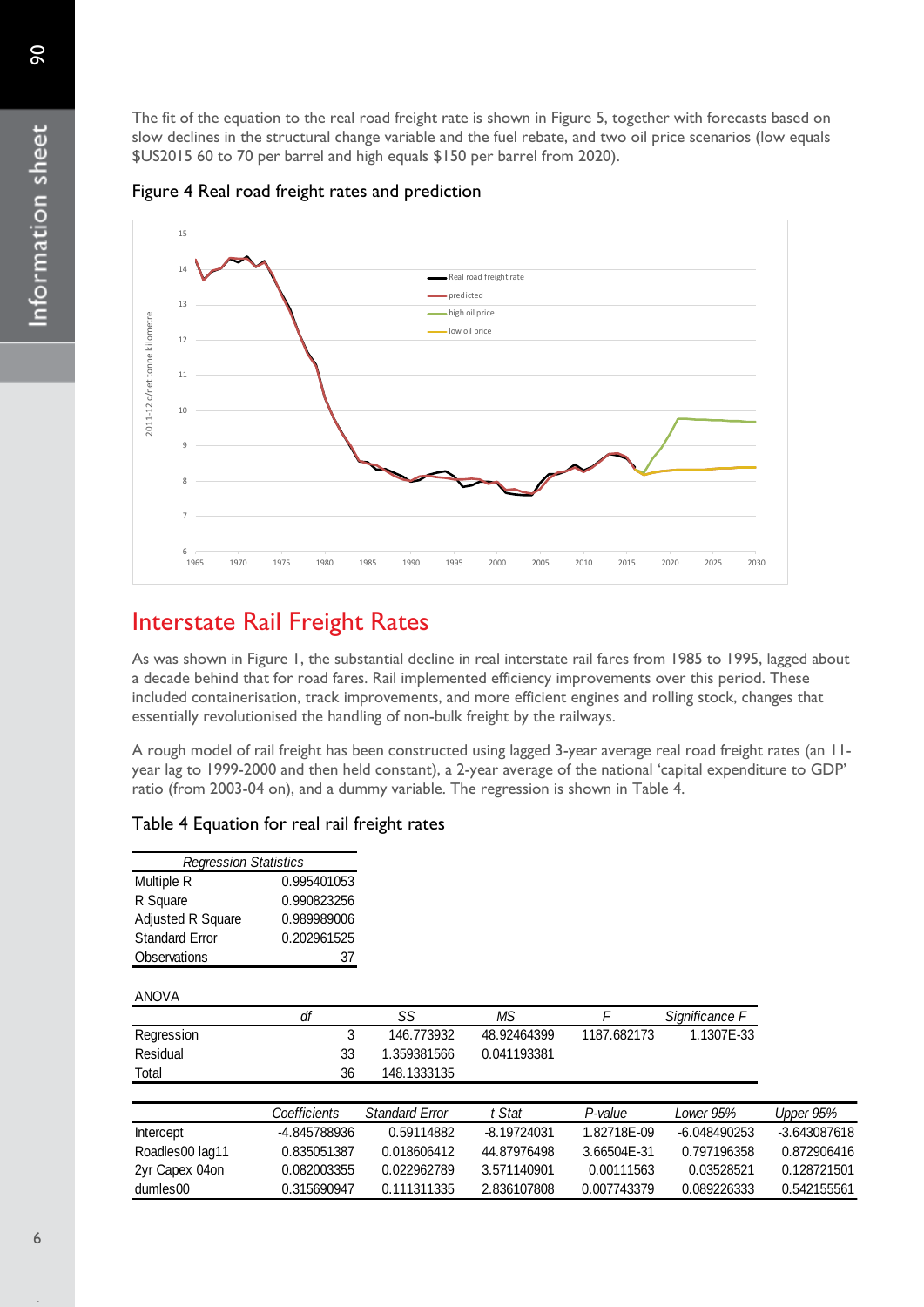Figure 5 shows the fit to the rail freight rate series, as well as a prediction assuming a constant capex ratio to 2030.





# Coastal Shipping Freight Rates

Real sea freight rates from the Eastern States to Perth have been modelled as a function of rail freight rates and a dummy variable. The regression is shown in Table 5.

### Table 5 Equation for real Eastern States to Perth sea freight rates

SUMMARY OUTPUT

| <b>Regression Statistics</b> |                |                       |              |             |                |                |
|------------------------------|----------------|-----------------------|--------------|-------------|----------------|----------------|
| Multiple R                   | 0.978652868    |                       |              |             |                |                |
| R Square                     | 0.957761435    |                       |              |             |                |                |
| <b>Adjusted R Square</b>     | 0.954241555    |                       |              |             |                |                |
| <b>Standard Error</b>        | 0.109333794    |                       |              |             |                |                |
| Observations                 | 27             |                       |              |             |                |                |
| <b>ANOVA</b>                 |                |                       |              |             |                |                |
|                              | df             | SS                    | MS.          | F           | Significance F |                |
| Regression                   | 2              | 6.505314114           | 3.252657057  | 272.1005612 | 3.22485E-17    |                |
| Residual                     | 24             | 0.286893085           | 0.011953879  |             |                |                |
| Total                        | 26             | 6.792207199           |              |             |                |                |
|                              |                |                       |              |             |                |                |
|                              | Coefficients   | <b>Standard Error</b> | t Stat       | P-value     | Lower 95%      | Upper 95%      |
| Intercept                    | 0.420988425    | 0.134865044           | 3.121553311  | 0.004640944 | 0.142640655    | 0.699336196    |
| Real rail freight rate       | 0.665737453    | 0.030229355           | 22.02287963  | 1.98987E-17 | 0.60334713     | 0.728127776    |
| dum11on                      | $-0.228370882$ | 0.051137124           | -4.465853071 | 0.000161551 | -0.333912719   | $-0.122829046$ |
|                              |                |                       |              |             |                |                |

Figure 6 shows the fit of the equation and a prediction to 2030 (using the rail freight rate prediction shown in Figure 5).

 $\infty$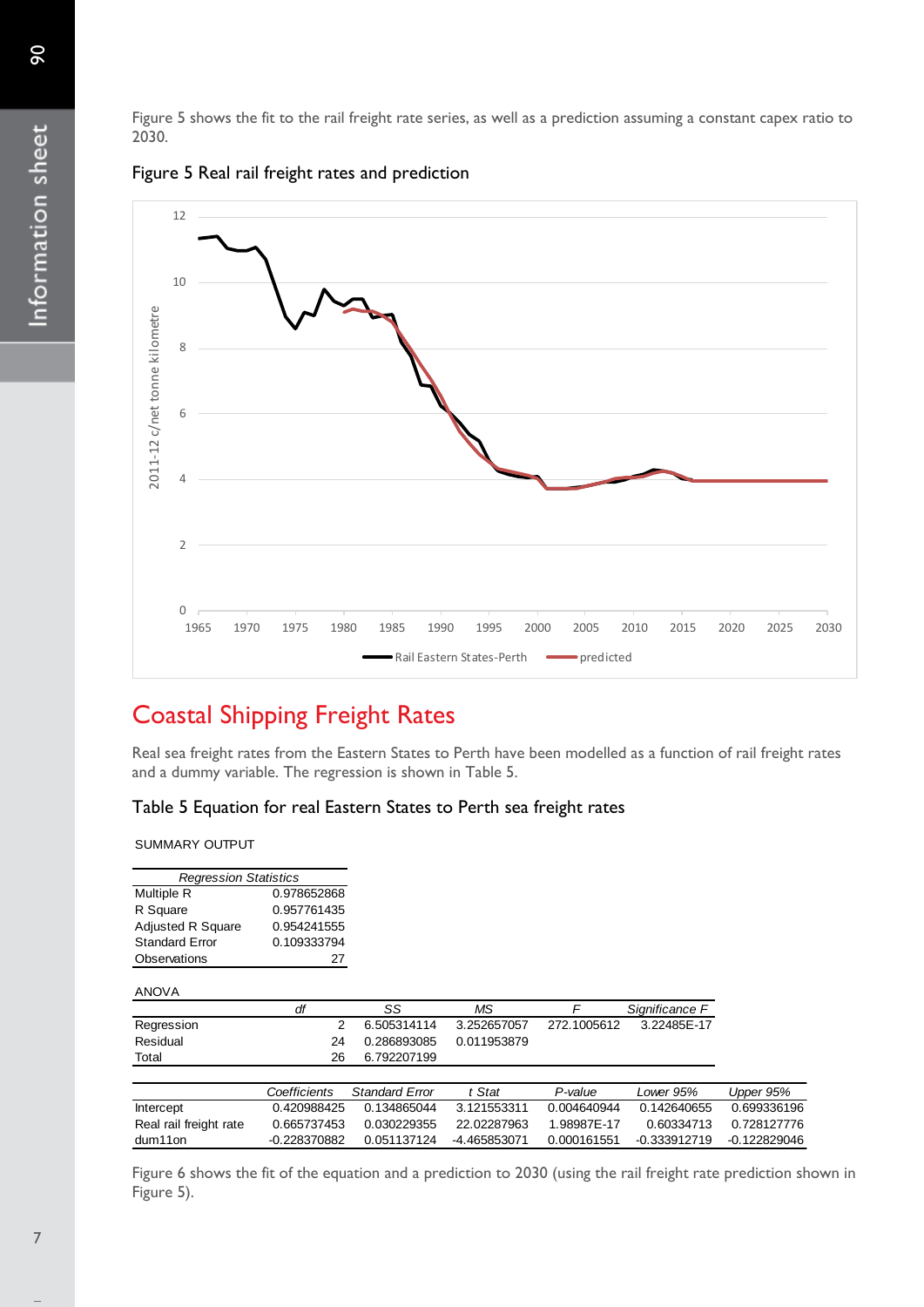

### Figure 6 Real Eastern States to Perth sea freight rates and prediction

# Sea Freight Rates to Tasmania

The path of real shipping freight rates to Tasmania since 1965 is shown in Figure 7. After gyrations from the late 1970s to 1990, the trend has been slowly declining, levelling out in the 2000s.

Figure 7 Real shipping freight rates to Tasmania

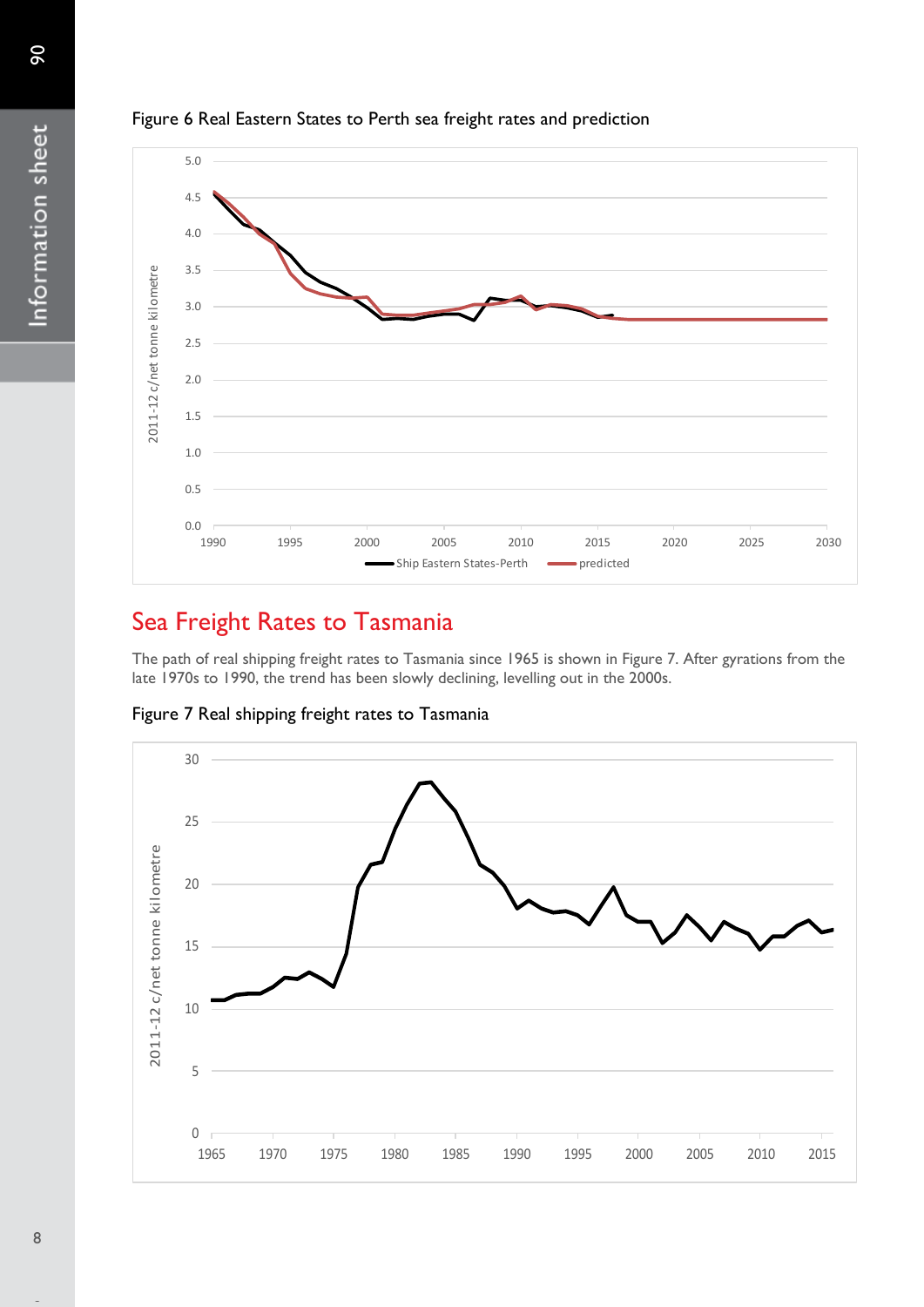# Interstate Air Freight Rates

The path of real interstate air freight rates since 1965 is shown in Figure 7. Except for a hike to a higher level during the 1980s and early 1990s, the trend has been roughly flat.





## **Conclusions**

The paths of real interstate road, rail and sea freight rates since 1965 has been shown to each have two stages.

First, there has been in each mode a sharp drop in real freight rates since the 1960s, first in road, then in rail and sea. In each case the drop was due to significant changes in technologies, infrastructure and logistics.

Subsequently, there has been, since the early to late 1990s, a period of basically flat underlying trend rates, interrupted by fluctuations caused by input costs (e.g. diesel prices and rebates for road) or demand factors (e.g. changes in capital expenditure in the economy for rail).

The outlook for freight rates is 1) for road, flat or upward depending on oil prices, and 2) for rail and sea, flat.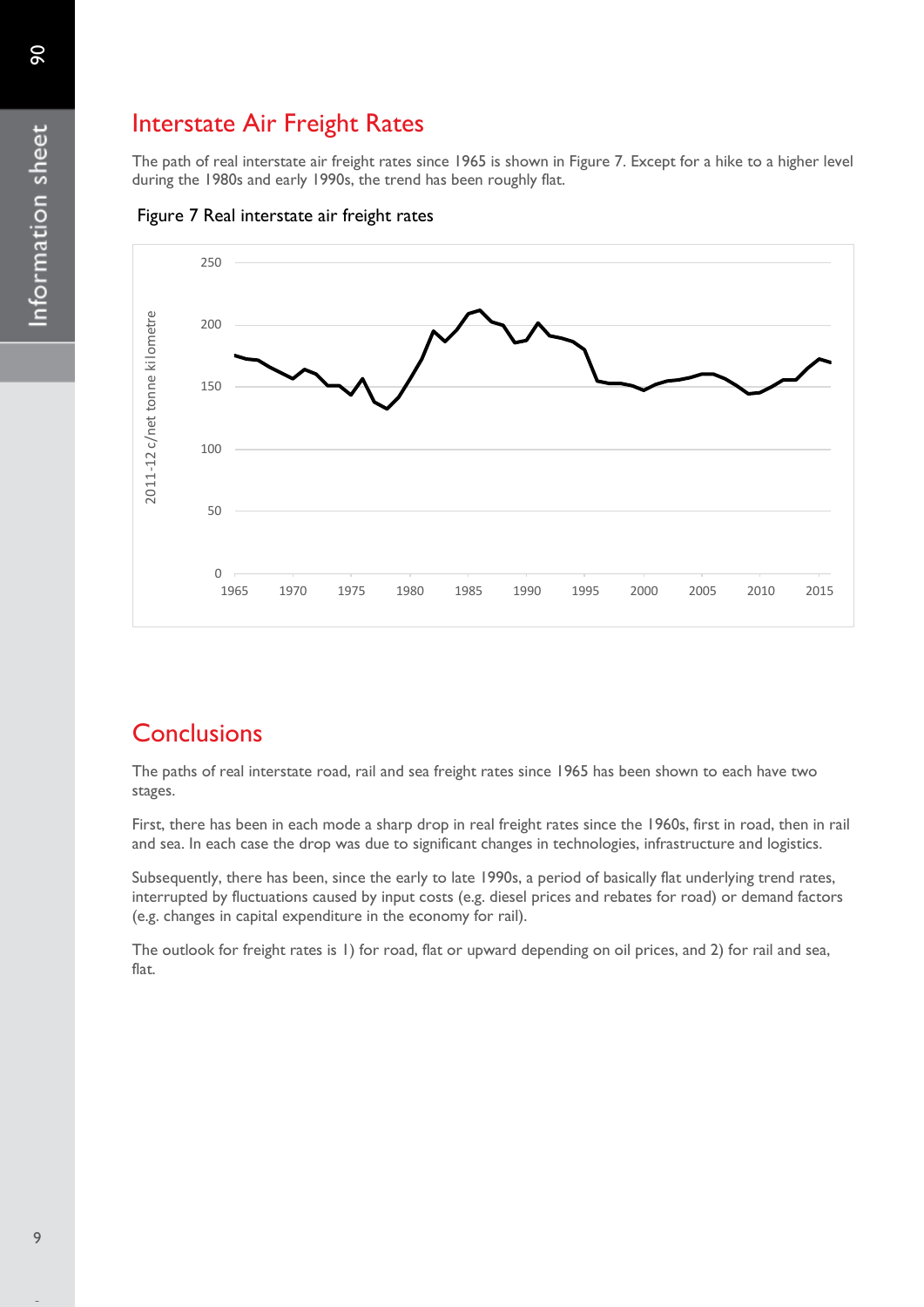ABS (2016) *Consumer Price Index Australia*, Cat. No. 6401.0. Canberra ACT.

ABS (2016) *Producer Price Index Australia*, Cat. No. 6427.0. Canberra ACT.

ABS (2016) *Private New Capital Expenditure and Expected Expenditure,* Cat. No. 5625.0. Canberra ACT.

BTRE (2002) *Freight Rates in Australia*, Information Sheet 19, Canberra, ACT.

BITRE (2008) *Freight Rates in Australia 1964-65 to 2007-08,* Information Sheet 28, Canberra, ACT.

TransEco (2013) *Road Freight Cost Outlook* June Quarter 2013, Melbourne, Victoria.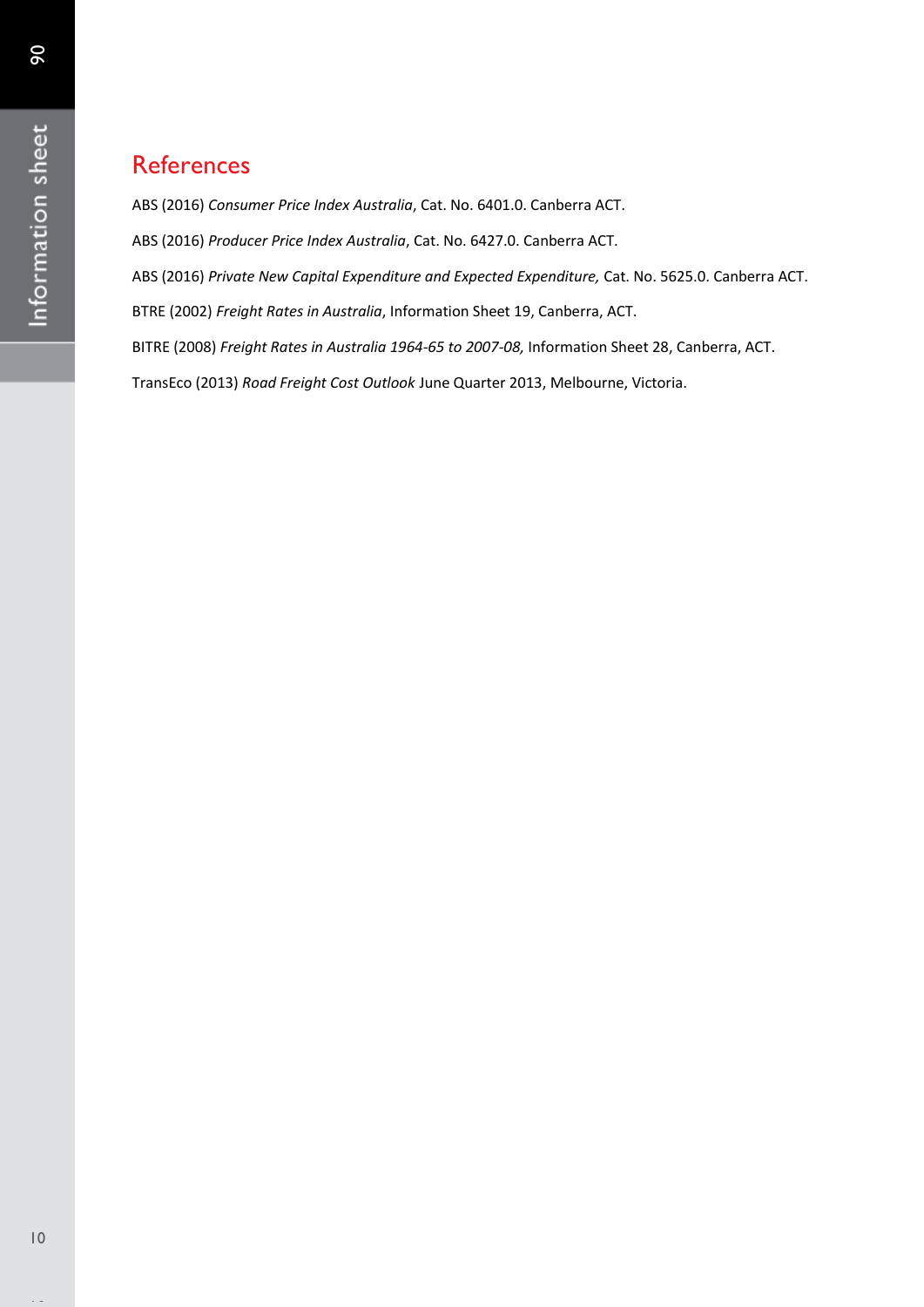# Other Data

| FY           | Structural   | decline  | diesel       | real         | Roadless00   |              |
|--------------|--------------|----------|--------------|--------------|--------------|--------------|
|              | Cost         | <6axle   | fuel rebate  | diesel price | lag11        | Capex        |
| 1965         | 11.4         | 53       | 0.0          | 82           |              | 16.5         |
| 1966         | 11.4         | 53       | 0.0          | 85           |              | 17.4         |
| 1967         | 11.4         | 53       | 0.0          | 84           |              | 17.2         |
| 1968         | 11.4         | 53       | 0.0          | 85           |              | 17.6         |
| 1969         | 11.4         | 53       | 0.0          | 83           |              | 17.5         |
| 1970         | 11.4         | 53       | 0.0          | 81           |              | 16.8         |
| 1971         | 11.4         | 53       | 0.0          | 84           |              | 16.7         |
| 1972         | 11.3         | 51       | 0.0          | 85           |              | 16.6         |
| 1973         | 11.2         | 50       | 0.0          | 84           |              | 16.6         |
| 1974         | 11.1         | 48       | 0.0          | 79           |              | 16.6         |
| 1975         | 11.1         | 47       | 0.0          | 75           | 14.0         | 15.4         |
| 1976         | 11.0         | 45       | 0.0          | 79           | 14.0         | 15.4         |
| 1977         | 10.9         | 42       | 0.0          | 75           | 14.0         | 15.6         |
| 1978         | 10.8         | 40       | 0.0          | 78           | 13.9         | 15.9         |
| 1979<br>1980 | 10.7         | 37<br>34 | 0.0<br>0.0   | 87<br>112    | 14.1<br>14.2 | 16.8<br>16.9 |
| 1981         | 10.6<br>10.5 | 31       | 0.0          | 124          | 14.3         | 18.3         |
| 1982         | 10.4         | 28       | 0.0          | 121          | 14.2         | 19.1         |
| 1983         | 10.2         | 24       | 0.0          | 125          | 14.2         | 17.7         |
| 1984         | 10.0         | 19       | 0.0          | 122          | 14.0         | 17.6         |
| 1985         | 9.8          | 15       | 0.0          | 121          | 13.8         | 18.6         |
| 1986         | 9.8          | 15       | 0.0          | 119          | 13.3         | 18.7         |
| 1987         | 9.7          | 15       | 0.0          | 106          | 12.8         | 18.3         |
| 1988         | 9.7          | 15       | 0.0          | 105          | 12.2         | 18.7         |
| 1989         | 9.7          | 15       | 0.0          | 95           | 11.7         | 20.0         |
| 1990         | 9.6          | 15       | 0.0          | 101          | 11.1         | 19.4         |
| 1991         | 9.6          | 15       | 0.0          | 112          | 10.5         | 17.6         |
| 1992         | 9.4          | 15       | 0.0          | 105          | 9.8          | 16.8         |
| 1993         | 9.3          | 15       | 0.0          | 109          | 9.4          | 17.2         |
| 1994         | 9.2          | 15       | 0.0          | 106          | 9.0          | 17.6         |
| 1995         | 9.1          | 15       | 0.0          | 107          | 8.7          | 18.7         |
| 1996         | 9.0          | 15       | 0.0          | 107          | 8.5          | 18.5         |
| 1997         | 8.9          | 15       | 0.0          | 112          | 8.4          | 19.0         |
| 1998         | 8.8          | 15       | 0.0          | 109          | 8.3          | 20.0         |
| 1999         | 8.6          | 15       | 0.0          | 103          | 8.2          | 20.0         |
| 2000         | 8.6          | 15       | 0.0          | 114          | 8.1          | 20.4         |
| 2001         | 8.6          | 15       | 36.6         | 131          | 8.1          | 18.8         |
| 2002         | 8.4          | 15       | 35.1         | 117          | 8.1          | 19.6         |
| 2003         | 8.4          | 15       | 34.7         | 120          | 8.1          | 21.4         |
| 2004         | 8.2          | 15       | 33.8         | 117          | 8.1          | 22.3         |
| 2005         | 8.2          | 15       | 34.9         | 135          | 8.1          | 23.0         |
| 2006         | 8.0          | 15       | 36.1         | 156          | 8.1          | 24.3         |
| 2007         | 8.1          | 15       | 34.8         | 148          | 8.1          | 24.6         |
| 2008         | 8.0          | 15       | 35.5         | 164          | 8.1          | 26.1         |
| 2009         | 7.9          | 15       | 32.7         | 156          | 8.1          | 26.1         |
| 2010         | 7.8          | 15       | 29.3         | 132          | 8.1          | 26.0         |
| 2011         | 7.9          | 15       | 28.6         | 140          | 8.1          | 26.6         |
| 2012         | 7.9          | 15       | 28.6         | 149          | 8.1          | 28.4         |
| 2013         | 7.9          | 15       | 25.5         | 145          | 8.1          | 28.3         |
| 2014         | 7.9          | 15       | 26.0         | 151          | 8.1          | 27.1         |
| 2015<br>2016 | 7.9          | 15       | 24.2         | 131          | 8.1          | 25.7         |
| 2017         | 7.9<br>7.9   | 15<br>15 | 22.5         | 111<br>121   | 8.1<br>8.1   | 23.8<br>23.8 |
| 2018         | 7.8          | 15       | 22.0<br>21.7 | 145          | 8.1          | 23.8         |
| 2019         | 7.8          | 15       | 21.4         | 138          | 8.1          | 23.8         |
| 2020         | 7.8          | 15       | 21.1         | 168          | 8.1          | 23.8         |
| 2021         | 7.8          | 15       | 20.8         | 167          | 8.1          | 23.8         |
| 2022         | 7.8          | 15       | 20.5         | 167          | 8.1          | 23.8         |
| 2023         | 7.8          | 15       | 20.2         | 166          | 8.1          | 23.8         |
| 2024         | 7.8          | 15       | 19.8         | 166          | 8.1          | 23.8         |
| 2025         | 7.8          | 15       | 19.5         | 165          | 8.1          | 23.8         |
| 2026         | 7.7          | 15       | 19.2         | 165          | 8.1          | 23.8         |
| 2027         | 7.7          | 15       | 18.9         | 165          | 8.1          | 23.8         |
| 2028         | 7.7          | 15       | 18.6         | 164          | 8.1          | 23.8         |
| 2029         | 7.7          | 15       | 18.3         | 164          | 8.1          | 23.8         |
| 2030         | 7.7          | 15       | 18.0         | 163          | 8.1          | 23.8         |

 $\sim$